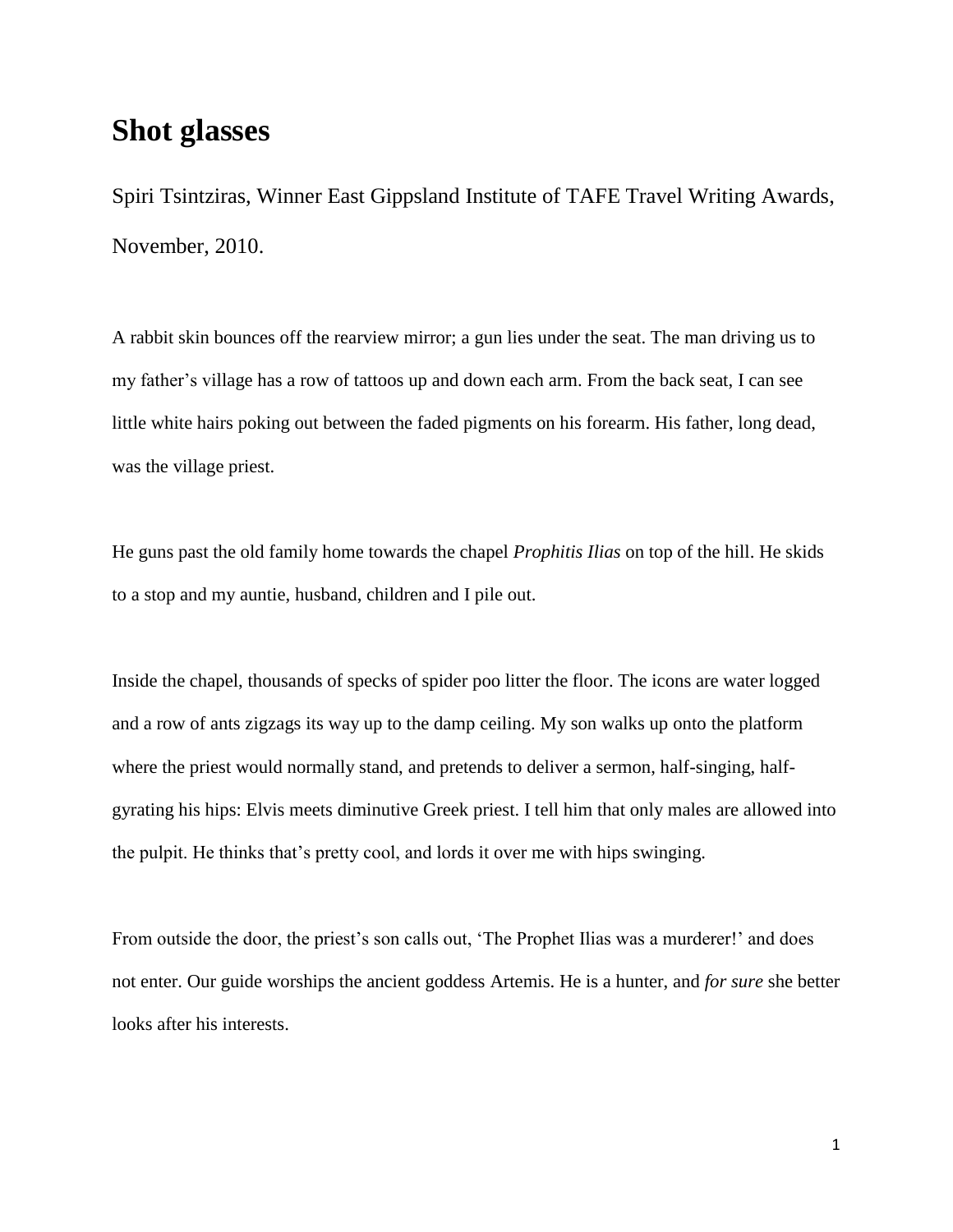This man and my father grew up in this small Greek village together. I see them in my mind's eye, young boys, turning turtles on their backs and shooting sparrows with slingshots. Later, he convinced my father to leave Greece for a new land, for the adventure that was migration. To a place as far away from the rocks and goats of their homeland as they could go. My father died in the *xsenitia*, the foreign land. His friend, the priest's son, eventually returned to the rocks and the goats, to hunt wild game and wreak havoc amongst the handful of locals left remaining.

When we head back down the hill, the kids sit quietly in the back seat, all the while watching the gun, apprehensively. We stop at the first house at the edge of the village; my grandparents' home.

We walk around the overgrown yard, where my grandmother, my *yiayia*, once grew a thriving vegetable garden. Now there are now only rocks and weeds. The outhouse once home to pigs and chickens has collapsed, a pile of stones and wood. The little lean-to where she baked bread is strewn with rubbish, the oven boarded up.

Only the big mulberry tree remains lush, leaves green, its branches heavy with fruit. My kids are delighted and want to know if they can eat the berries. I taste them. Their juice is sweet and rich. On a family visit back to Greece when I was a child, my grandfather used to push us back and forth on the rope swing he had rigged onto the tree's sturdy branches. At that time, my father had built a bed of wooden slats across the top of it, where he slept all summer under the stars. My kids collect berries to take home, quite taken with these stories. Where is the swing? Is the bed still up there?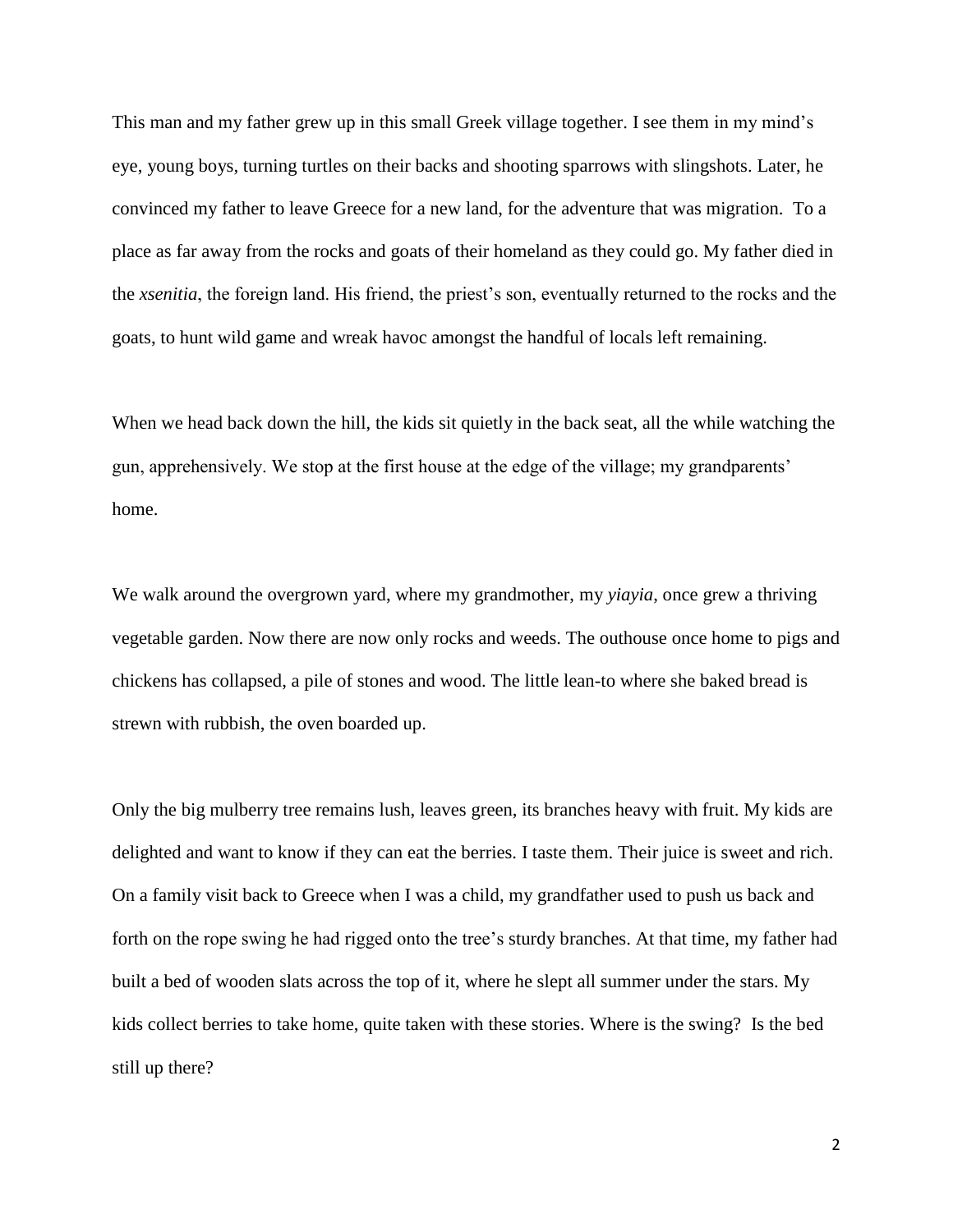We go to the back of the house. My eye travels along the field that meets the cemetery up on the hillock where my grandparents are buried. I remember on one visit here when I had returned as a young woman, my grandfather bringing the goats back from where they were grazing, their bells clanging. I had been sitting on an old tree stump, overlooking the dark mountains, and imagined roots spreading out from me, down through the old tree, back into the earth. I was trying to find out where I belonged: where I came from and where I was going. Now, I cannot find that tree stump amongst the weeds, and feel an overwhelming sense of loss, and disconnection. The wind makes a hollow sound as it blows down the slope. I feel that it understands me, dancing and swaying around my mood. Suddenly, I feel my grandfather in it too. He is here, but says nothing.

The old metal door to the back of the house looks settled. My auntie unwinds the wire that holds it shut and lifts it. I fear that it will not open – that we will not see what we have come to see. But it creaks open slowly, a gust of air lifting a cloud of dust as we step over the threshold.

Inside I see a low bed strewn with clothes, plastic bags, dust and fallen wood from the ceiling. The floor is covered in rat droppings, broken glass, dirt. It creaks dangerously as I step into what was once a bedroom. The ceiling is broken, and I can see the old thatched roof. I wonder aloud why everything is strewn in this way and my aunty says that someone has been through the house, looking for things of value.

In the kitchen, there is an old sideboard where my *yiayia* kept her plates and glasses. In the bottom shelf she stored the goats' cheese, and its earthy smell still lingers. Now, only two coffee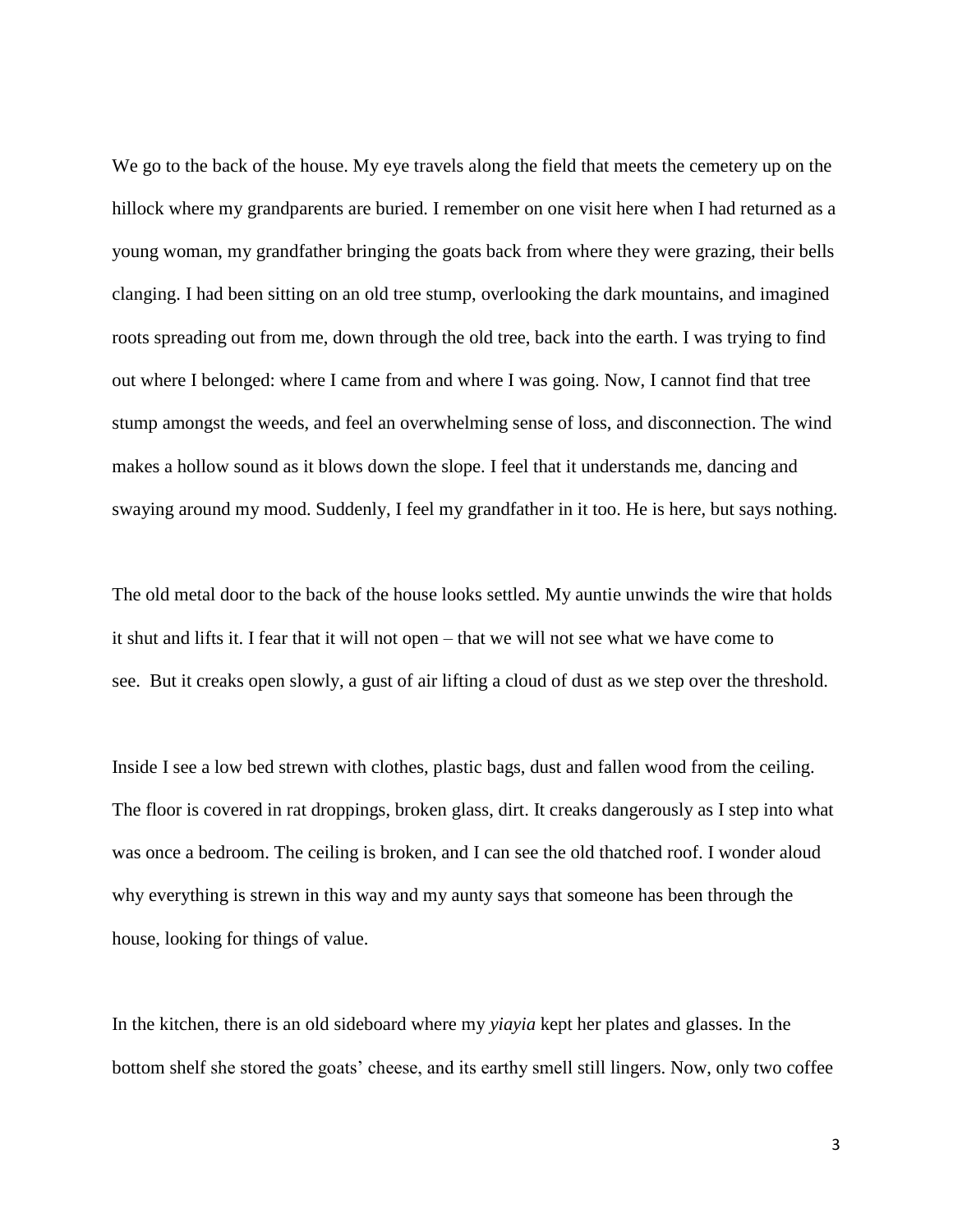cups, a couple of shot glasses and a few dirty dishes remain. I pick up the shot glasses, these little glasses that had no value to the thieves who broke in. A few tears threaten, and before I know it, they have started in earnest. I try to ebb the flow, as my children look on distressed, but I can't stop – the tears come from the pit of my stomach, a place that my head can't control. I feel a deep sadness, an inexplicable loss. So much work, so much careful tending of this simple stone house and hearth, all gone into chaotic decay. I cry for them. I cry for my father who died too soon, in a country halfway across the world. I cry for myself – as my flesh loosens around my body, as the wrinkles form around my eyes and neck, I cry for the inevitable decay that will come. I cry because the struggle to grow up, to partner, to give birth, to work, to achieve, it comes to this in the end – the smell of the earth and the shriek of the wind. I see the look of dismay on my children's faces. I know I can't explain this in soothing tones. I turn away.

I walk into the living room and all the old goats' hair blankets have been strewn across the floor. On top of them is a barely worn shoe, set on its side, along with a bag of papers. I pick these up and pull out a card I had written to my grandfather some twenty years ago, my clumsy Greek letters full of earnest Christmas wishes. It is tucked away in an envelope, with a few of my other letters and cards, as well as a telephone bill from twenty years ago, my grandfather's army identity card and a tally of the acres of land he owned, noted on a sheet of paper. The tears begin again, but this time I compose myself for my children, who look at me, concerned and surprised: 'Please don't cry again mummy.' I reassure them, and they are delighted to be shooed out to pick more mulberries from the overladen tree. I tuck the bag of papers under my arm and carefully put the two shot glasses in my coat pocket, listening to them clink together. I linger a little, and then pull the heavy door behind me.